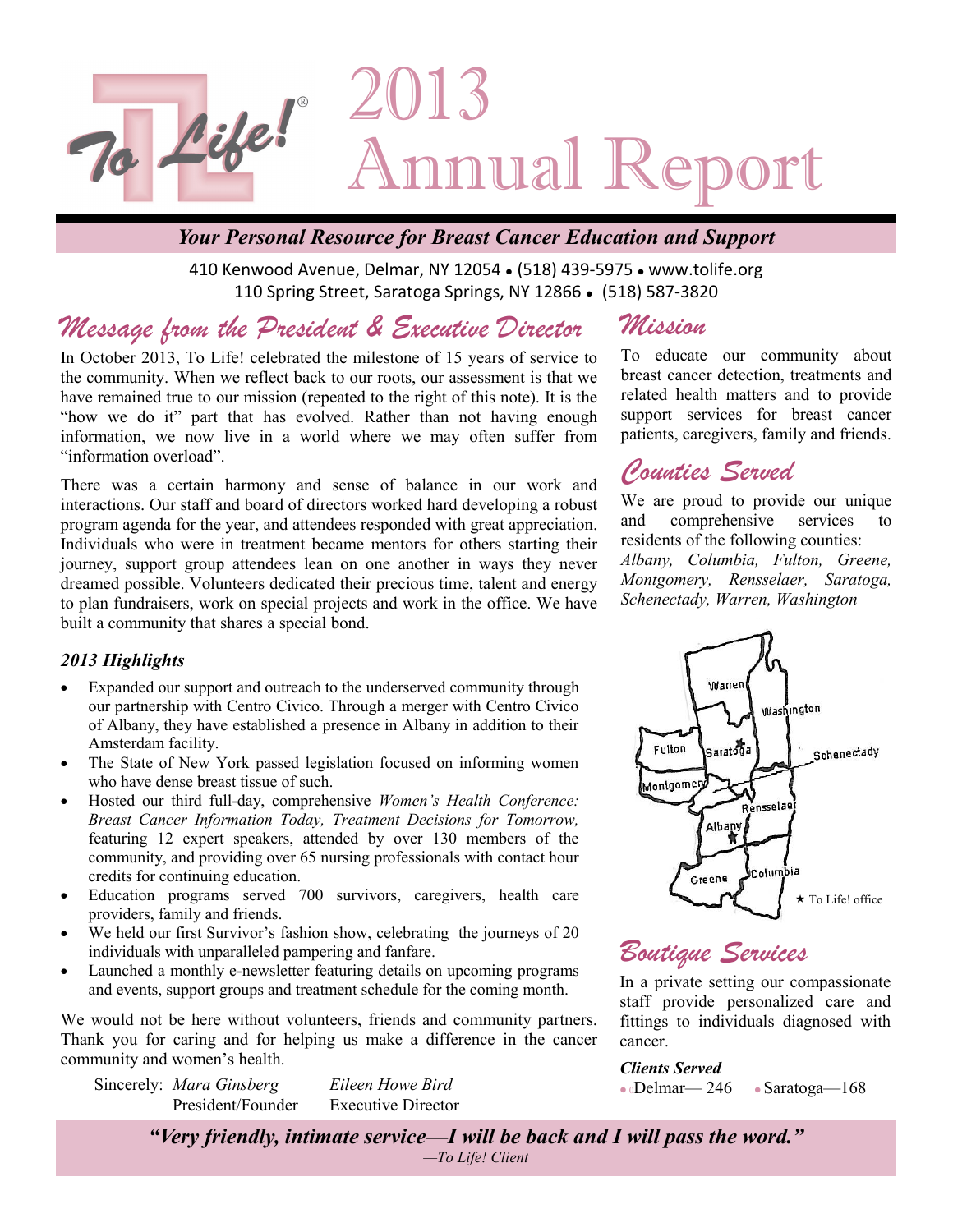# **2013 Annual Report Page 2**

*Education Programs*

Each year To Life! sponsors a number of education forums, facilitated by experienced medical professionals, wellness experts and cancer survivors. Many of these programs are co-sponsored with medical provider partners and fellow community organizations. These cooperative endeavors help us all achieve more with limited resources.

These programs are offered **free of charge**, which is made possible in part through grant funding from the NYS Department of Health and Susan G. Komen NENY Affiliate, along with private funding from individual and corporate donors.

### **Total attendance for 11 programs in 2013 was over 950.**

#### **March 16: Density Matters**

Recent NYS legislation passed regarding mammograms highlighted a panel discussion on breast health and risk factors for breast cancer. This Mother-Daughter brunch buffet was offered in partnership with Samaritan Women's Heath Center, Capital Region Action Against Breast Cancer and NE Affiliate of Komen for the Cure.

#### **March 27: Cooking for Life!**

To Life! celebrated National Nutrition Month by presenting an evening in the kitchen with Amy Imler, Registered Dietitian.

#### **April 13: Young Adult Symposium**

Strategies for managing chronic illness. Presented in partnership with Glens Falls Hospital and the American Cancer Society

### **April 18: Promoting Wellness Through Nutrition**

A culinary Competition and education event. Presented in partnership with the Nancy B. Clemente Fund and the Cancer Treatment Center at Samaritan Hospital.

#### **May 18: Weekend Wellness with To Life!**

Focus on Fitness and Nutrition, including yoga in the morning and an afternoon on the water with "Hope in a Boat" crew.

### **July 12: It's Easy Being Green: Raw Foods Cooking Class**

Presented in the Delmar To Life! kitchen, with Caryn Livia Halle, Certified raw foods chef and nutrition counselor.

### **August 29: Summer Fest 2013**

Health fair, screening services, music, family entertainment, food in the form of a downtown Amsterdam block party. This first annual event was organized by Centro Civico, To Life!, Cancer Services and other community organizations.

#### **September 7: Weekend Wellness with To Life!**

Our first program offered at Hubbard Hall in Cambridge, NY. This workshop explored mind-body connections, introducing art therapy and Qi Gong to participants.

#### **A Women's Journey—Density Matters**

Presented in association with the Women's Center at Samaritan Hospital

### **November 9: Thankful Living— Chemo Brain "Fact or Fiction"**

Talking about the long and short term effects of chemotherapy on thought processes, a panel of experts review findings and answered audience questions.



*Premier Annual Programs*

#### **August 7: 15th Annual Beat the Odds**

Perspectives on breast cancer; past, present and future surgical and treatment options. Featured presenters included: Richard Agag, MD, Valerie Brutus, MD. And John Delmonte, Jr., MD. This program was held at the Gideon Putnam in Saratoga. This educational forum consistently draws our largest audience, with 175 attending this program.

**December 3: Third Annual Women's Health and Wellness Conference: Breast Cancer Information Today, Treatment Decisions for Tomorrow** 

This full-day, comprehensive conference (including lunch) was held at the New York State Nurses Association in Latham. Featured presenters: Dr. Malcolm Roth, Surgical Options; Lawrence Garbo, Cancer Research; Douglas Conklin, Genomics. Panel discussion led by moderator Benita Zahn and featuring; GerryAnn Currier, Danielle Crookes and Dr. Garbo. Breakout session presenters: Dr. Arsyl DeJesus, Dr. Mark Pettus, Martin Tenniswood, Vickie Yattaw, Eileen Konieczny, Julie Netherland, Michael Masone, and Tasha Ostapczuk.

*"To Life! has been an "angel" to me for over 14 years….I am very fortunate to have To Life! in my life. Thank you"—To Life! Client*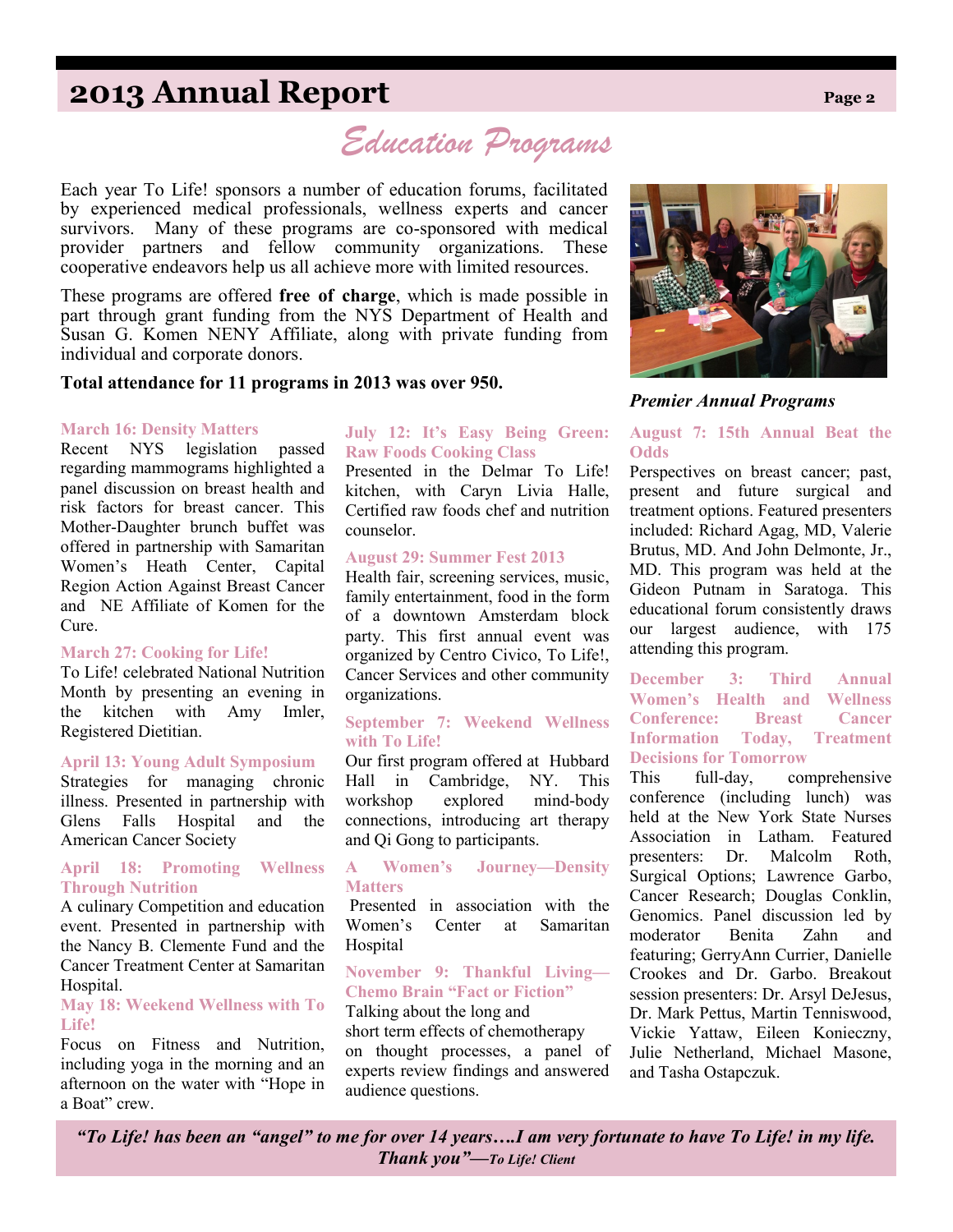# **2013 Annual Report** Page 3

# *Support Services*

 *All To Life! support services are offered free of charge on ongoing basis throughout the year.*

## *Support Groups*

Providing support, information and resources, and networking for women in treatment and past treatment, (along with their family members, partners and caregivers). In Delmar, **7 -10 individuals** meet the third Wednesday of the month, with over **50 contacts** being made. This group is facilitated by Deb Nozik. Our Saratoga support group has been very well received with **15-20 individuals served and 184 contacts** made throughout the year. This group, facilitated by staff from the Saratoga Hospital, with support from To Life! The group meets monthly on the third Tuesday of each month.

To Life! Director of Education, Martha McCormick facilitates a support group along with Mary Bowen, area Nurse Navigator, for newly diagnosed. This group meets on the fourth Thursday of the month.

## *Mentors*

The mentoring program links a newly diagnosed woman with a breast cancer survivor offering emotional support. In 2013, **over 45 mentors** were available to provide one-on-one mentoring to women throughout To Life! ten county area.

## *Breast Health Mentor*

Through our partnership with Centro Civico, To Life! continues our service to underrepresented minorities. Breast Health Mentor, Carmen Rodriguez, (based at Centro Civico) provide health/wellness counseling services in the area. Outreach included one on one individual mentoring (41 served) plus 9 group meetings (bilingual) presented throughout the year. Support for this outreach provided by Susan G. Komen NENY Affiliate and To Life!

## *Wellness from Within*

Complementary wellness therapies for patients, survivors and caregivers.

**Healing Touch Volunteer** Shirley Unser

**Massage Therapy Volunteer**  Lauren Laberge

### *Health Fairs*

Health fairs present valuable opportunities to showcase our valuable services; to educate the community on breast health and early detection; and to provide information on boutique services and products. In 2013, **over 4,825** participants attended the following locations:

- *Komen Race for the Cure*
- *NYS Thruway Authority*
- *Troy City School District*
- *OSC EAP NYSDEC*
- *NYSDOH EAP SEFA*
- *Columbia-Greene Interagency Day*

# *Newsletter and*

### *E-news*

.

*Breast Health Matters* is a newsletter written and produced by To Life! staff and contributors, updating the community on the latest in breast issues, diagnosis and treatments. It is printed and mailed to a following of **over 6,800 people**.

E-news is a newly launched publication sent monthly with more detailed information about upcoming events for the month ahead.



The To Life! team gathers for the Freihofer Community Walk, June 2013

### *Breast Health Workshops*

Breast health workshops are presented free of charge throughout the community with the goal of providing awareness of breast health, general women's health and early detection. During 2013, To Life! provided 6 breast health workshops, reaching 220 participants.

## *Networks*

To Life! is a proud partner of the Cancer Services Program of New York State, and a member of the Capital Region Cancer Care Consortium and Adirondack Cancer Care Consortium